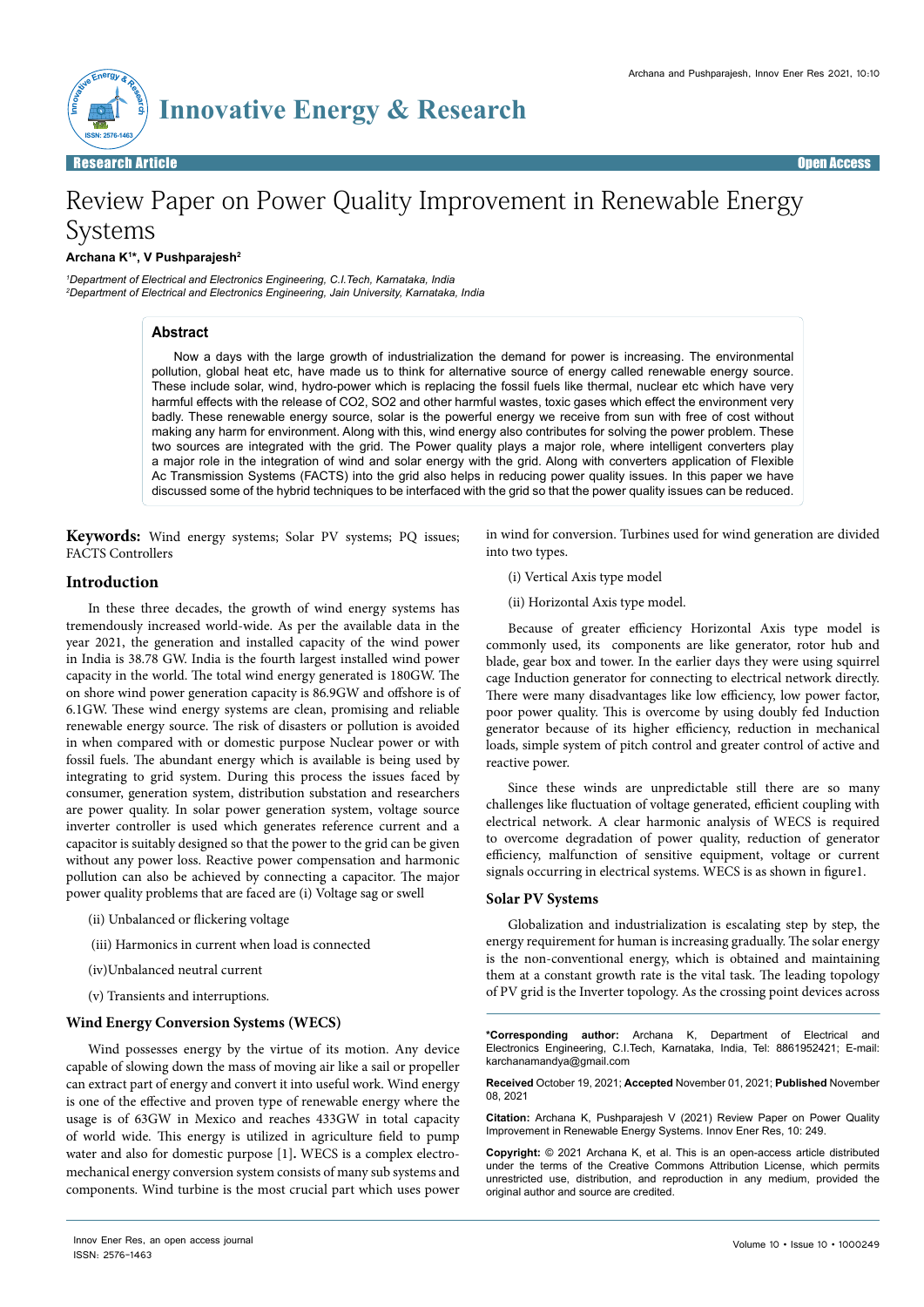Page 2 of 4



**Figure 1**: WECS, doubly fed induction generator connected to the electrical network.



**Figure 2:** Block diagram of Photovoltaic system.

solar cells and the grid, inverter plays a crucial role in developing and consuming the new energy schemes, disturbing the financial side and consistency of the photovoltaic (PV) grid generation system openly [1].

The block diagram of proposed system Grid is as shown in figure 2. The solar PV system is a kind of electrical inverter that alters direct current from PV module into alternating current. When the PV system is associated to the grid, it can transmit the extra energy to the grid after satisfying the limited demand. But when the demand is more than the generation, extra energy is obtained from the grid. Thus, PV energy acts as another source of electricity [2]. The PV system, considered, aims to relocate electrical power from PV panel to the grid. Firstly, DC-DC Converter is used to boosts PV voltage to a higher level than the peak of grid voltage [3]. Power converters are used for interfacing the renewable energy system to power system. When the power converters are utilized, they introduce harmonics in the system. Conversely, the increased use of sensitive electronic circuits in the industries and household jointly with privatization and rivalry in electric energy.

## **PV Generation**

The demand for solar energy is increasing day by day. The improvement in the field of solar energy is leading to the cheaper rate of PV cells and the prices are decreasing day by day. But solar energy installation cost is higher among the other available sources. The government is encouraging the customers by providing some incentives in order to encourage the usage of solar power. Primary installation cost is little bit costlier. The efficacy and rate are key factors on the PV system. The effectiveness of the PV circuit is moderately high and the unit rate is cheap due to its high-power capacity [3]**.**

The enormous use of electrolytic condensers can reduce the life span. There are a variety of PV panels available. The module integrated inverter is implemented on the rear of the PV array casing should maintain insensitive under excess temperature circumstances. The

duration of electrolytic condensers, which has shorter length than other apparatus and deeply depends upon operational temperature, becomes the key barrier to expand the life span of PV unit production. A dc PV generation crossing point is in view of proposed AC module. Considering the significance of the ac module theory, dc interfaced PV production systems are cheap and has higher effectiveness because of less transformation stages from source to stack. The consistency points are transmitted by uprooting the shorter lifespan of electrolytic condensers in the PV circuit. Therefore, PV cell can be modelled as a current source which generate current. The current flows in the reverse path and which is caused by a voltage between the terminals [4]**.**

#### **Application of FACTS Controllers**

The FACTS controllers supply voltage support at critical buses in the system (with shunt connected controllers) and regulate power flow in critical lines (with series connected controllers). Both voltage and power flow are controlled by the combined series and shunt controller (UPFC) The power electronic control is quite fast and this enables regulation both under steady state and dynamic conditions [5]**.**

The benefits due to FACTS controllers are listed below.

1. Improves voltage Profile and reduces power loss.

2. The ability of power carrying capacity of lines can be improved by having fast controllability and also by improving the operation margins.

3. Improves dynamic security of the system, by increasing transient stability limit and by reducing the blackouts caused by cascading outages [6]**.**

4. The small signal stability region can be improved by providing auxiliary stabilizing controllers to damp low frequency oscillations.

5. FACTS controllers such as TCSC can counter the problem of Sub Synchronous Resonance (SSR) experienced with fixed series capacitors connected in lines evacuating power from thermal power stations [7]**.**

6. The problem of voltage fluctuations, dynamic over voltages can be overcome by using FACTS controllers.

#### **Power Quality Issues**

In modern years, there has been a better importance and unease for the quality of power delivered to factories, business organizations and habitations. This is due to the increasing convention of harmonics creating due to nonlinear loads such as ASD, switched sort power supplies, arc furnaces, electronic fluorescent lamp ballasts etc. Power quality can be defined, as the revision of driving and establishing electronic frameworks so as to keep up the veracity of the power supplied to the system. IEEE criterion 1159 defines power quality to the model of powering and grounding perceptive equipment in an approach that is appropriate for the operation of that apparatus [8-12].

The power quality is meant to express the quality of voltage and quality of current. Also it can be defined as the measure, analysis and improvement of bus voltage to maintain a sinusoidal waveform at rated voltage and frequency. Superior power quality, however, is not easy to define because it is the superior power to a refrigerator motor, which may not be good for some current delicate equipment like computers and other sensitive loads [13-18]**.** Harmonic trouble come commonly from apparatus with a non-linear voltage/current features. As time goes on, additional and greater gear is being utilized that makes sounds in power frameworks. Computers, communication apparatus, and other power systems are vulnerable to miss operation due to the effects of harmonics. Because of the influence of these harmonics, the electric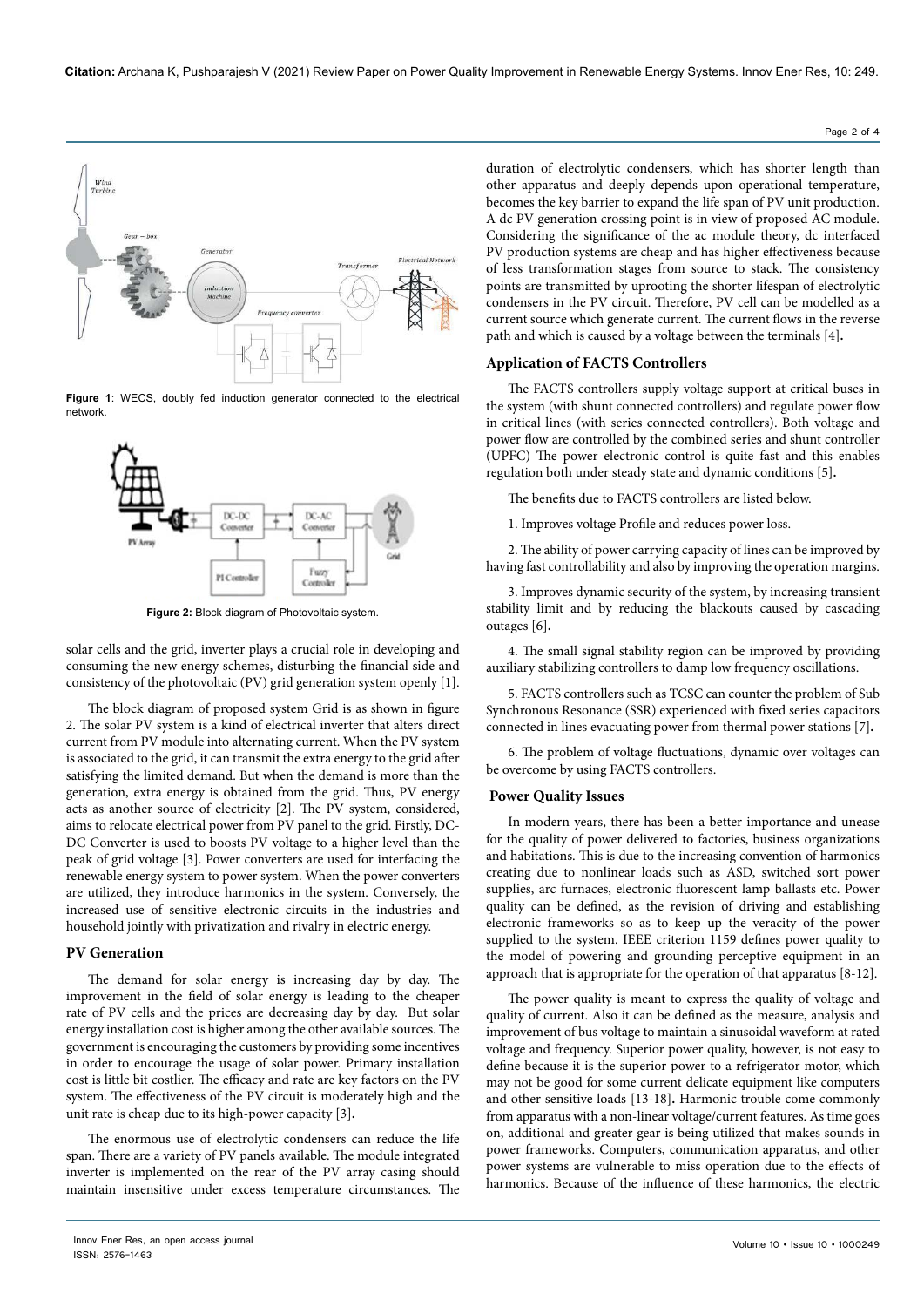motors have major effect in the centre and copper windings. This can cause winding heating, torque fluctuation, and failure of efficiency in the motors [19-23]**.**

## **Possible Solutions**

The renewable energy sources such as solar, wind etc. has accelerated the transition towards greener energy sources. The increasing number of renewable energy sources and distributed generators requires new strategies for the operation and management of the electricity grid in order to maintain or even to improve the power-supply reliability and quality. Keeping in view of the aforesaid some of the possible solutions have been proposed such as installation of solar & wind hybrid system [24-26]**.**

## **Installation of Solar & Wind Hybrid System**

The Solar mill generates

(i) Energy from the sun and wind day time.

- (ii) Energy from the wind day & night.
- (iii) Energy even on cloudy days.

(iv) On hot sunny days more energy will be generated due to cooling effect on solar panels by wind.

(v) Standing at about 1 meter height, Solar Mill meets building code requirements.

(vi) Three Vertical-Axis Wind Turbines coupled to 3 permanent magnet generators.

(vii) On Board "Smart" Electronics include dynamic Maximum Power Point Tracking (MPPT) and connectivity (Figure 3)**.**



**Figure 3:** Solar Panel and Wind mill.

#### **Solar Mill Assembly**

(i) Three Vertical Axis Turbines are mounted on a single base.

(ii) Cut-in wind speed- 2 m/s & Cut-out wind speed-18 m/s.

(iii) Turbines (Savonius) produce energy by accepting winds coming from any direction.

(iv) Designed for both On-Grid and Off-Grid applications (Figure 4 and 5).

### **Conclusion**

In this paper, grid integration of Wind and Solar PV System, power quality issues and their possible solutions is discussed. The causes, affects, mitigation technologies featuring their topologies, highlighting the advantages of the grid integrated hybrid solar and wind power systems are being considered.

To minimize the fluctuations and intermittent problems power



**Figure 4:** Solar Panel & Wind mill.



**Figure 5:** Solar Panel & Wind mill.

electronics devices are the feasible options. Further, energy storage and use of damp load and MPPT could be used for reducing the power fluctuations in PV systems. The up gradation in balance of systems by incorporating the new materials and storage elements could reduce the problems associated with grid integration. The cost-effective solutions of custom power devices and FACTS devices are highlighted to give an insight to the scope of research in low and medium level voltage networks.

## **References**

- 1. [Mayoral EH, Lopez MAH, Marrero HJC, Cortez RI \(2018\) Harmonic analysis of](http://dx.doi.org/10.5772/intechopen.74584)  [the wind energy conversion system connected with electrical network.](http://dx.doi.org/10.5772/intechopen.74584)
- 2. [Farooqi A, Othman MM, Abidin AF, Sulaiman SI, Radzi MAM \(2019\) Mitigation](http://doi.org/10.11591/ijpeds.v10.i4.pp2245-2253)  [of power quality problems using series active filter in a microgrid system. Int J](http://doi.org/10.11591/ijpeds.v10.i4.pp2245-2253)  [Power Electron Drive Syst](http://doi.org/10.11591/ijpeds.v10.i4.pp2245-2253) 10: 2245-2253.
- 3. [Singh M, Chandra A, Varma RK, Khadkikar V \(2011\) Grid interconnection](https://ieeexplore.ieee.org/document/5617328)  [of renewable energy sources at the distribution level with power-quality](https://ieeexplore.ieee.org/document/5617328)  [improvement features. IEEE Trans. Power Deliv 26: 307-315.](https://ieeexplore.ieee.org/document/5617328)
- 4. Shiva C, Bhavani R, Prabha NR (2017) Power quality improvement in a grid integrated solar PV system. IEEE International Conference On Intelligent Techniques In Control, Optimization And Signal Processing.
- 5. [Muller S, Deicke M, Doncker RWD \(2002\) Doubly fed induction generator](https://ieeexplore.ieee.org/document/999610)  [systems for wind turbines. IEEE Ind Appl Mag 8: 26-33.](https://ieeexplore.ieee.org/document/999610)
- 6. [Hughes FM, Lara OA, Jenkins N, Strbac G \(2005\) Control of DFIG-based wind](https://ieeexplore.ieee.org/document/1525126)  [generation for power network support," IEEE Trans Power Syst 20:1958-1966.](https://ieeexplore.ieee.org/document/1525126)
- 7. [Tan KK, Islam S \(2004\) Optimum control strategies in energy conversion of](https://ieeexplore.ieee.org/document/1300706)  PMSG wind turbine system without mechanical sensor. IEEE Trans Energy [Convers 19:392-399.](https://ieeexplore.ieee.org/document/1300706)
- 8. Kumar V, Pandey AS, Sinha SK (2016) Grid integration and power quality issues of wind and solar energy system: A review. International Conference on Emerging Trends in Electrical Electronics & Sustainable Energy Systems (ICETEESES).
- 9. [Zaragoza J, Pou J, Arias A, Staines SC, Robles E, et al. \(2011\) Study and](https://doi.org/10.1016/j.renene.2010.11.002)

Page 3 of 4